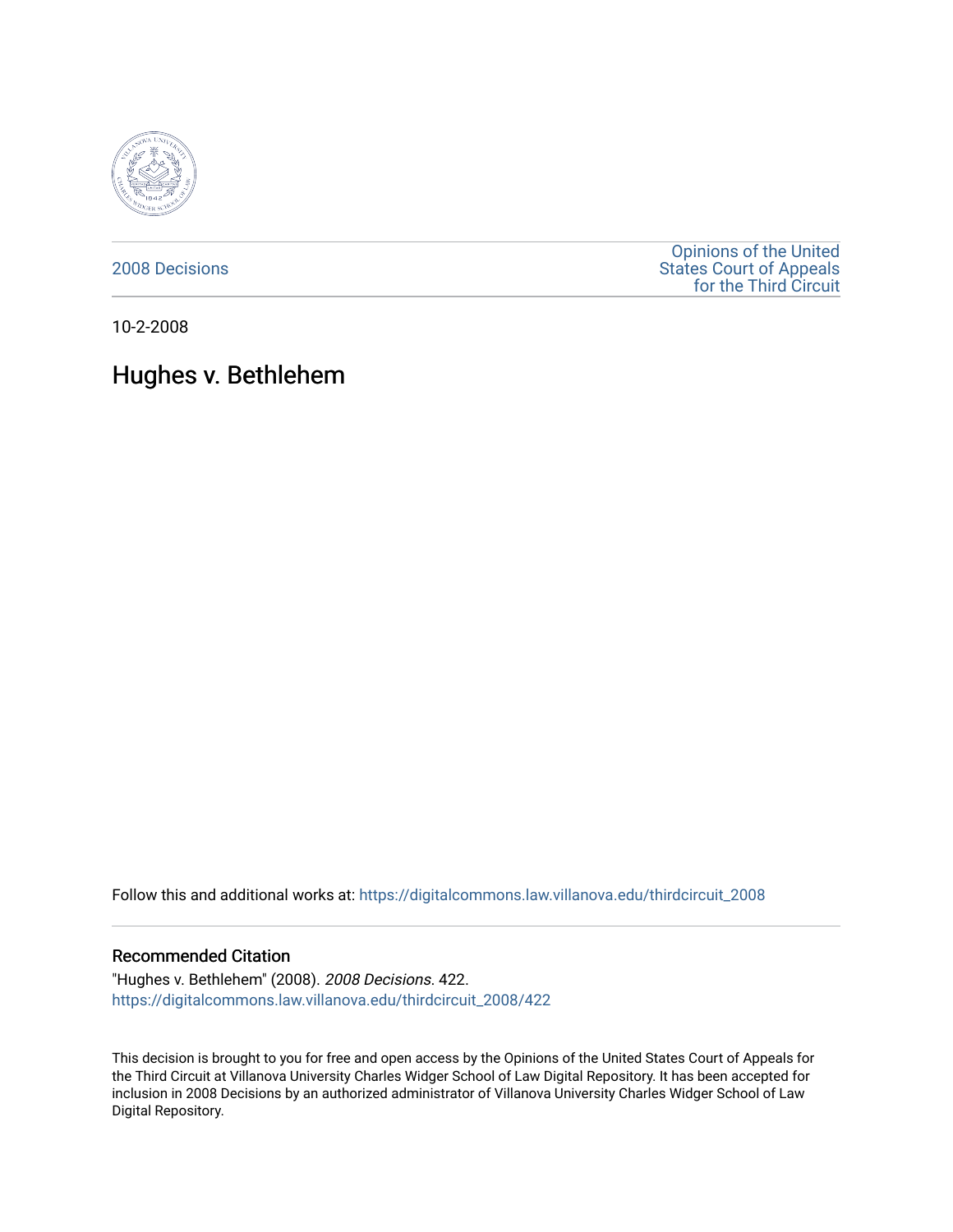## **NOT PRECEDENTIAL**

# UNITED STATES COURT OF APPEALS FOR THE THIRD CIRCUIT

No. 07-2349  $\frac{1}{2}$  . The set of the set of the set of the set of the set of the set of the set of the set of the set of the set of the set of the set of the set of the set of the set of the set of the set of the set of the set of

 $\frac{1}{2}$  . The set of the set of the set of the set of the set of the set of the set of the set of the set of the set of the set of the set of the set of the set of the set of the set of the set of the set of the set of

## CATHERINE E. HUGHES,

Appellant

v.

# CITY OF BETHLEHEM; JEAN ZWEIFEL; MAYOR JOHN CALLAHAN; DENNIS REICHARD

 $\overline{a}$ 

 $\ddot{\phantom{a}}$ 

On Appeal from the United States District Court for the Eastern District of Pennsylvania (D. C. No. 05-cv-05444) District Judge: Hon. Lawrence F. Stengel

Submitted under Third Circuit LAR 34.1 (a) on April 11, 2008

Before: SMITH, HARDIMAN and ROTH, Circuit Judges

(Opinion filed: October 2, 2008)

# O P I N I O N

 $\overline{a}$ 

 $\overline{a}$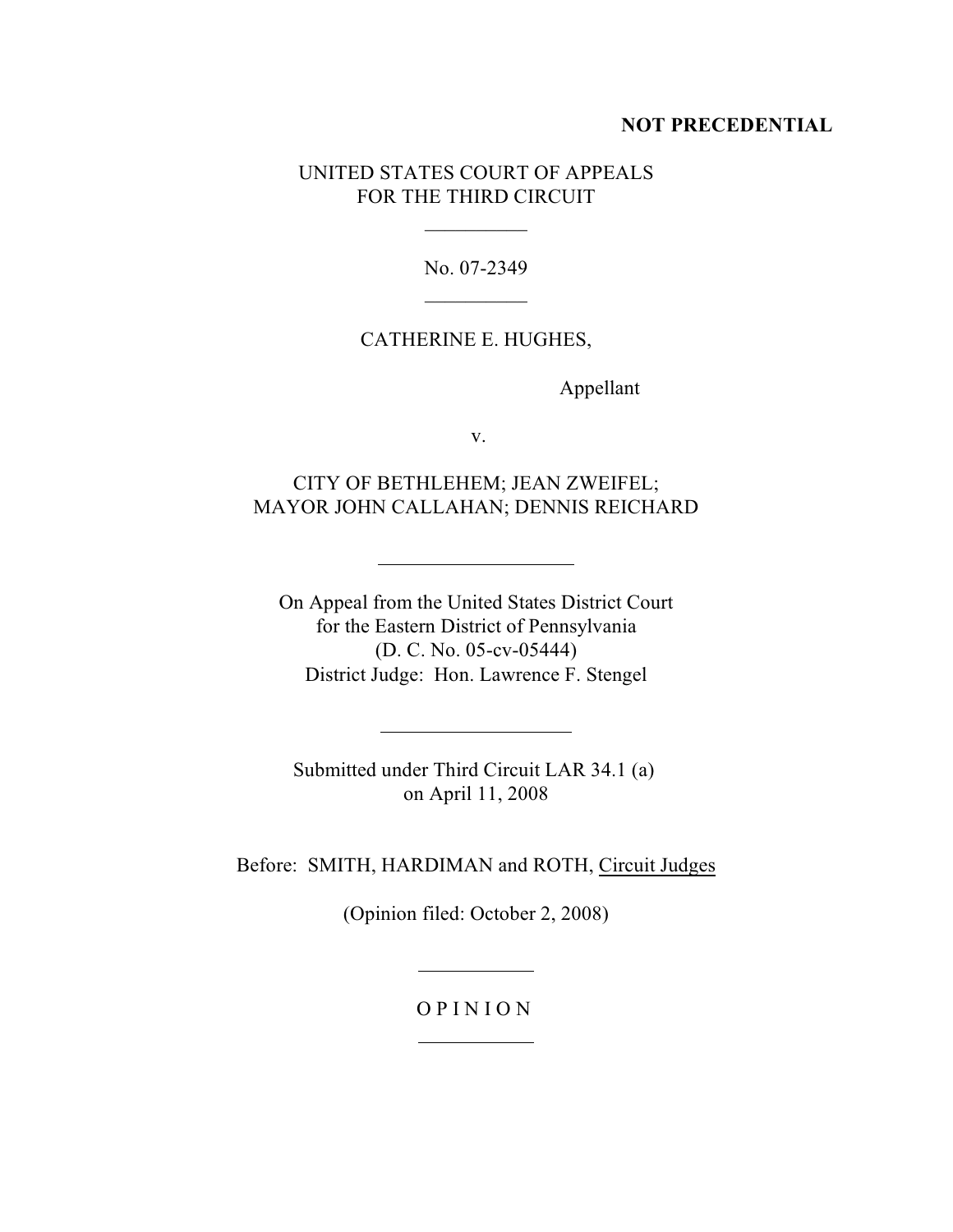## **ROTH,** Circuit Judge**:**

Catherine Hughes brought an action in U.S. District Court against her former employer, the City of Bethlehem, its mayor, its director of human resources, and its business administrator (collectively referred to as "the City"). She alleged employment discrimination based on her gender in violation of Title VII of the Civil Rights Act of 1964, as amended, 42 U.S.C. § 2000e, *et seq.*; employment discrimination based on her having a disability, *i.e.*, type II diabetes, in violation of the Americans with Disabilities Act (ADA), 42 U.S.C. § 1210, *et seq.*; unlawful retaliation for seeking an accommodation under the ADA, as well as for having reported harassment under Title VII; a violation of the Pennsylvania Human Relations Act, 43 P.S. § 951, *et seq.*; a deprivation of procedural due process under the Fourteenth Amendment in violation of 42 U.S.C. § 1983; and a violation of the Family and Medical Leave Act (FMLA), 29 U.S.C. § 2601. The District Court granted summary judgment in favor of the City on all causes of action. We have carefully reviewed the record in this appeal, and we conclude that the District Court did not err in granting summary judgment. Accordingly, we will affirm the judgment of the District Court.

## **I. BACKGROUND**

Because we write primarily for the parties who are familiar with this case, we only briefly recite the facts.

Hughes began working with the City of Bethlehem as a Water Control Room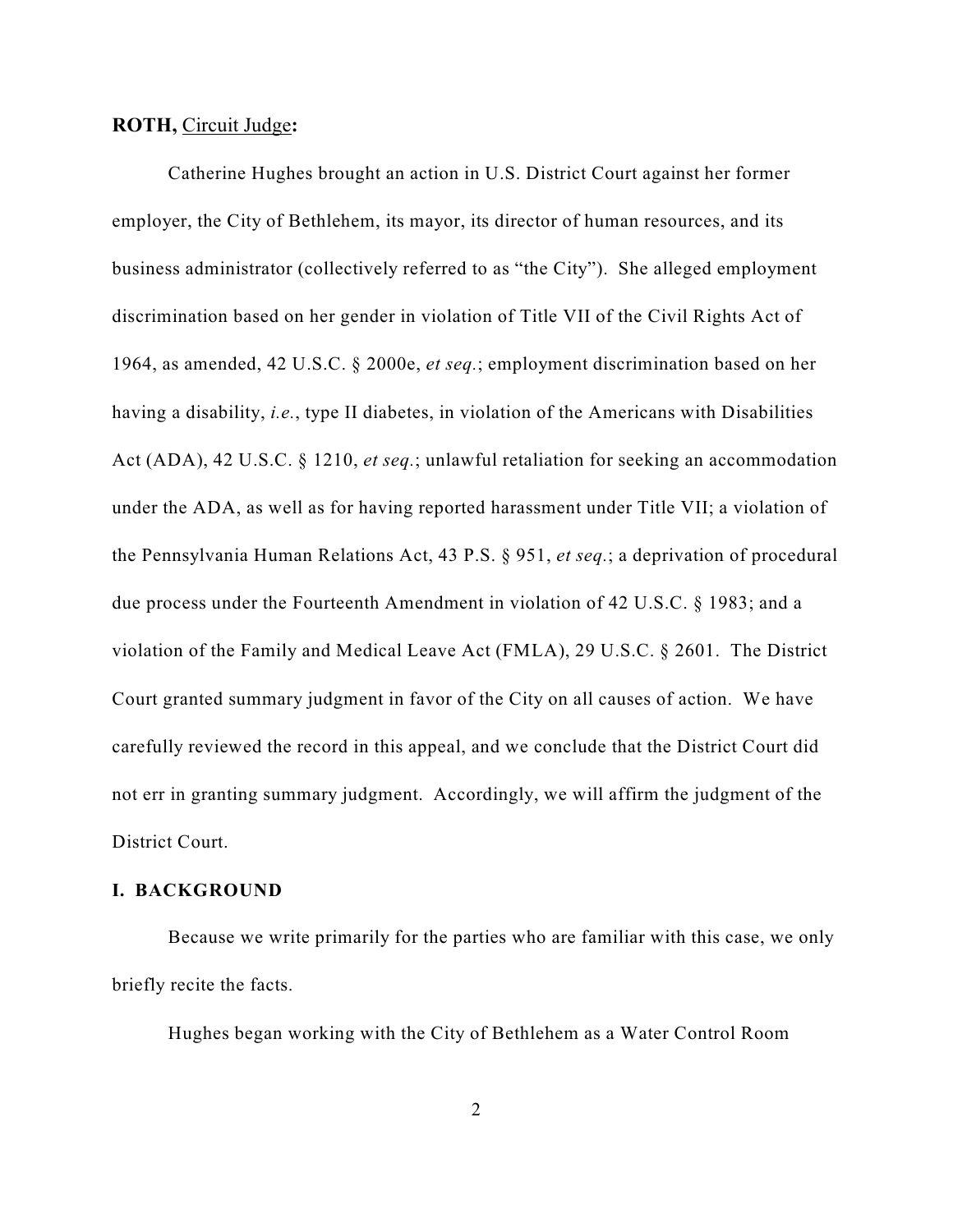Operator in July 2001. In September 2003, Hughes, a diabetic, traveled to Las Vegas, Nevada, for vacation and to have her lips and eyebrows permanently tattooed for cosmetic reasons. Her vacation was planned one month in advance. She was scheduled to work on two days of her trip. She called in sick on these two days.<sup>1</sup> The City became aware that Hughes was improperly using sick leave when an anonymous note was sent to the Mayor. Upon Hughes's return, City officials held a meeting with her. She lied to the officials and informed them that she had not been in Las Vegas but had been sick in bed at her boyfriend's house. She also produced a note, allegedly from her doctor, confirming her illness. Hughes was suspended without pay, pending an investigation by the City. Upon conclusion of the investigation, the City determined that Hughes did in fact lie to the City about her whereabouts. She was terminated for dishonesty in accordance with the union's collective bargaining agreement with the City. Hughes filed a grievance. The union refused to prosecute the grievance because Hughes admitted lying both to the City and to her union; the collective bargaining agreement specifically provided that dishonesty is "just cause" for termination.

On August 24, 2005, Hughes filed suit in state court; the action was removed to federal court. The City filed a motion for summary judgment on August 31, 2006. On

 $^1$  Hughes was not scheduled to work from September 19-23, 2003. She was scheduled to report back to work on September 24 and then to work on September 25-26. Hughes originally intended to return to Pennsylvania on September 25 and to report to work on September 26.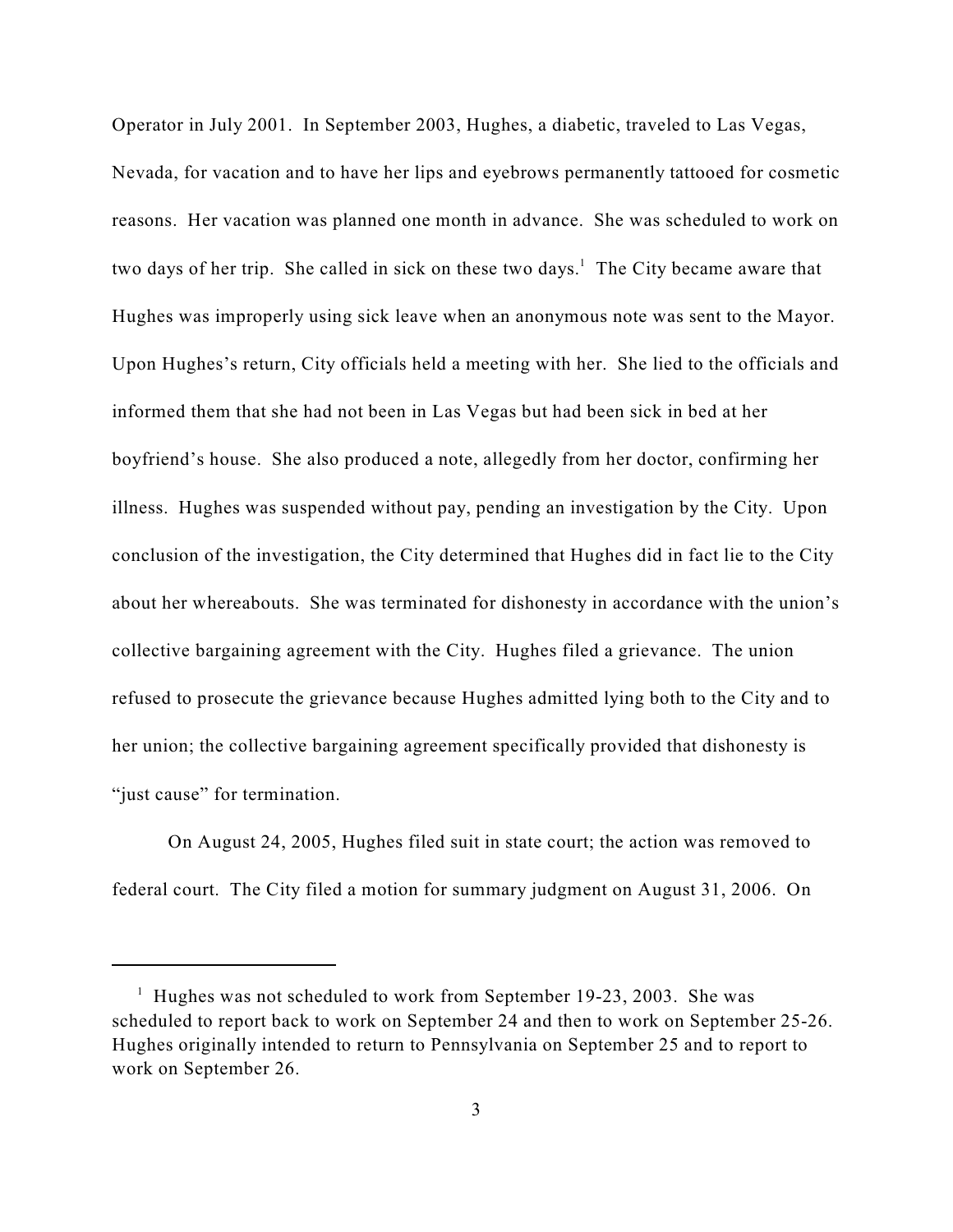March 28, 2007, the District Court granted summary judgment in favor of the City on all of Hughes's claims and dismissed the action. Hughes appealed.

## **II. DISCUSSION**

We have jurisdiction over the appeal under 28 U.S.C. § 1291 and exercise plenary review over the District Court's decision to grant summary judgment. *McGreevey v. Stoup*, 413 F.3d 359, 363 (3d Cir. 2005). Summary judgment is appropriate when the "pleadings, depositions, answers to interrogatories, and admissions on file, together with the affidavits, if any, show that there is no genuine issue as to any material fact and that the moving party is entitled to a judgment as a matter of law." FED.R.CIV.P. 56(c). A court reviewing a summary judgment motion must evaluate the evidence in the light most favorable to the nonmoving party and draw all reasonable inferences in that party's favor. *Brewer v. Quaker State Oil Ref. Corp.*, 72 F.3d 326, 330 (3d Cir. 1995). However, a party opposing summary judgment "must present more than just 'bare assertions, conclusory allegations or suspicions' to show the existence of a genuine issue." *Podobnik v. U.S. Postal Serv.*, 409 F.3d 584, 594 (3d Cir. 2005) (*quoting Celotex Corp. v. Catrett*, 477 U.S. 317, 325 (1986)).

On appeal, Hughes argues that the District Court improperly granted summary judgment in favor of the City on each of her claims. She contends that (1) the City violated her rights under Title VII by terminating her due to her gender and in retaliation for her reporting harassment by a co-worker; (2) the City violated her rights under the

4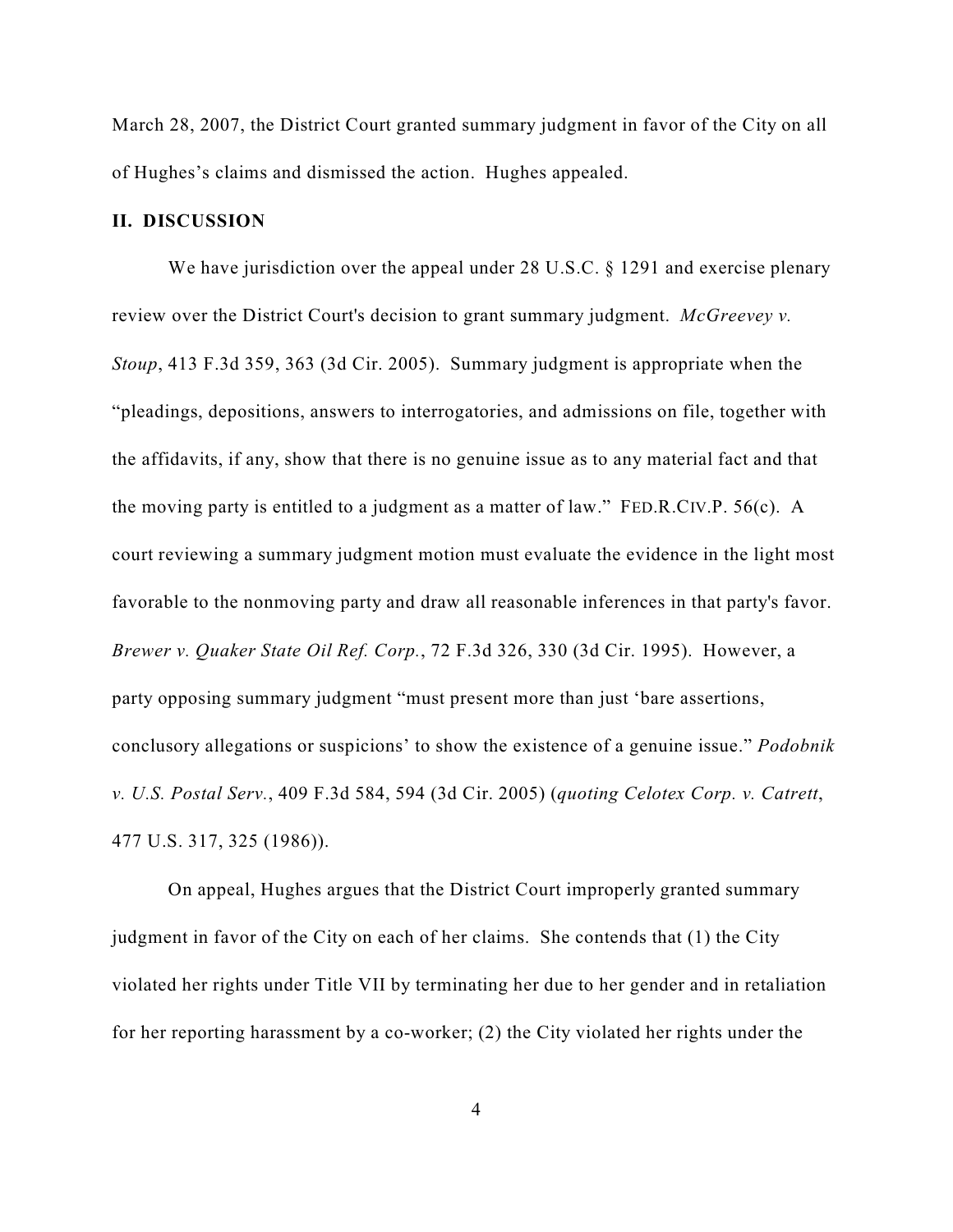ADA by terminating her because of her disability, *i.e.*, type II diabetes, and in retaliation for seeking accommodations for such disability; (3) she was deprived of procedural due process in violation of the Fourteenth Amendment; and (4) the City violated her rights under the FMLA by interfering with her right to take statutorily-protected leave and taking adverse employment action against her for taking time off from work.

#### **A. Title VII Claims**

Discrimination and retaliation claims brought under Title VII must be analyzed according to the burden-shifting framework set forth by the Supreme Court in *McDonnell Douglas Corp. v. Green*, 411 U.S. 792 (1973), and later clarified in *Texas Dep't of Cmty. Affairs v. Burdine*, 450 U.S. 248 (1981) and *St. Mary's Honor Ctr. v. Hicks*, 509 U.S. 502 (1993). *See also Moore v. City of Philadelphia*, 461 F.3d 331, 342 (3d Cir. 2006) (explaining that Title VII retaliation claims, like discrimination claims, are similarly analyzed under the *McDonnell Douglas* framework).

A *prima facie* case of discrimination under Title VII is demonstrated by showing that a plaintiff (1) is a member of a protected class, (2) performed the duties required by her position in a satisfactory manner, (3) suffered an adverse employment action, and (4) was treated less favorably than similarly-situated non-members of the protected class. *Scheidemantle v. Slippery Rock Univ. State Sys. of Higher Educ.*, 470 F.3d 535, 539 (3d Cir. 2006). A *prima facie* case of retaliation is demonstrated by showing that "(1) [a plaintiff] engaged in activity protected by Title VII; (2) the employer took an adverse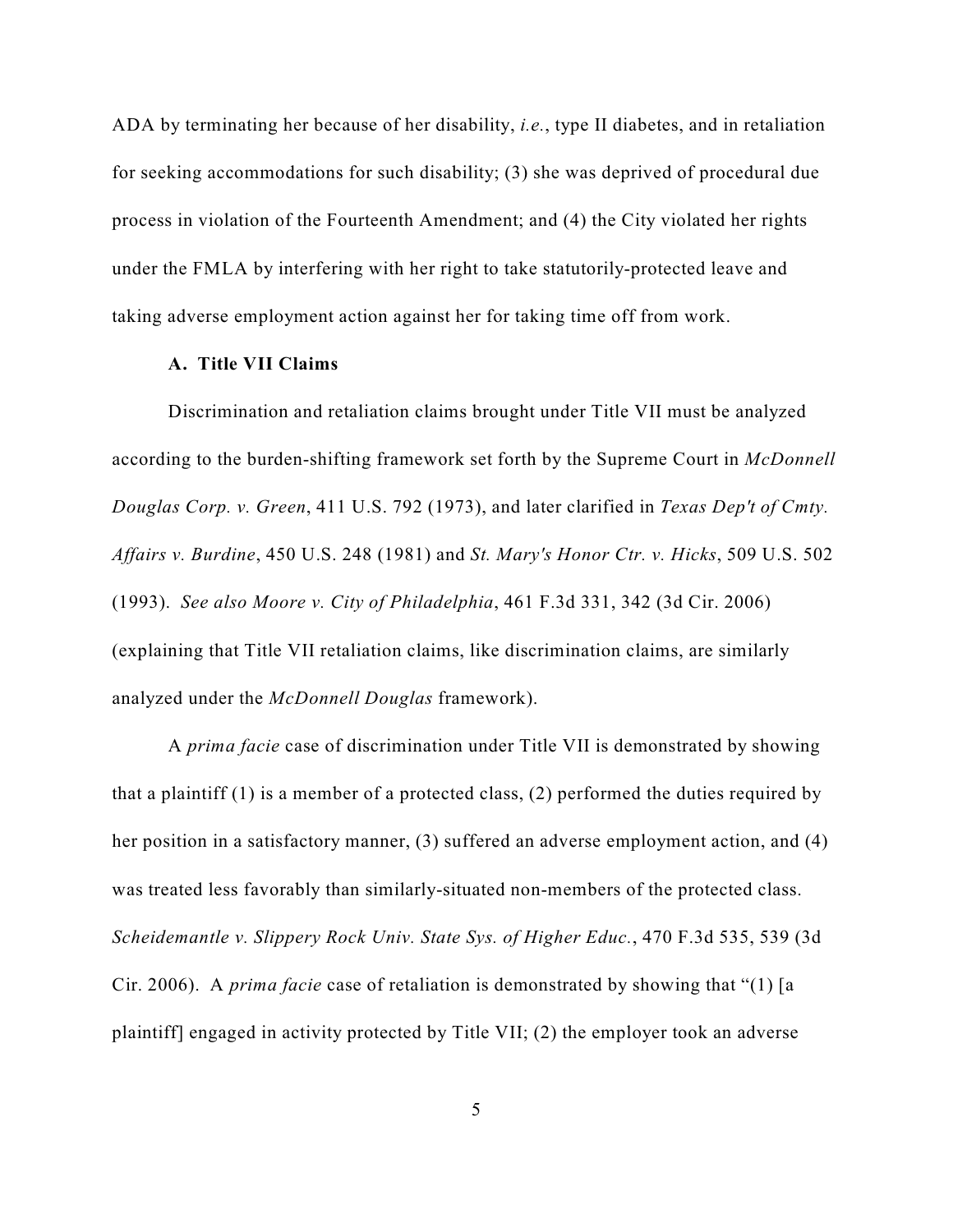employment action against her; and (3) there was a causal connection between her participation in the protected activity and the adverse employment action." *Nelson v. Upsala Coll.*, 51 F.3d 383, 386 (3d Cir. 1995).

Based on our review of the record, we conclude that Hughes failed to establish a *prima facie* case of gender-based employment discrimination and that her retaliation claim fails because she presented no evidence showing that the City's reason for firing her was merely pretext. Hughes presented no evidence that any male employee of the City improperly took sick leave, lied to the City about the circumstances surrounding the sick leave, and then attempted to cover up his whereabouts to the City administration.

Furthermore, although the temporal proximity between Hughes' complaint to a supervisor about a co-worker's discriminatory statements and her suspension one month later might be sufficient to establish a *prima facie* case for retaliation, we agree with the District Court that the City has articulated a legitimate, nondiscriminatory reason for termination, *i.e.*, dishonesty, and that Hughes has failed to proffer evidence demonstrating that such reason was merely a pretext for discrimination or retaliation. *See Hicks*, 509 U.S. at 506-08. Accordingly, such claims were properly dismissed by the District Court.

## **B. ADA Claims**

As with Title VII claims, we analyze ADA discrimination and retaliation claims using the burden-shifting framework of *McDonnell Douglas*. *See Shaner v. Synthes*, 204 F.3d 494, 500 (3d Cir. 2000). Because Hughes has not presented sufficient evidence to

6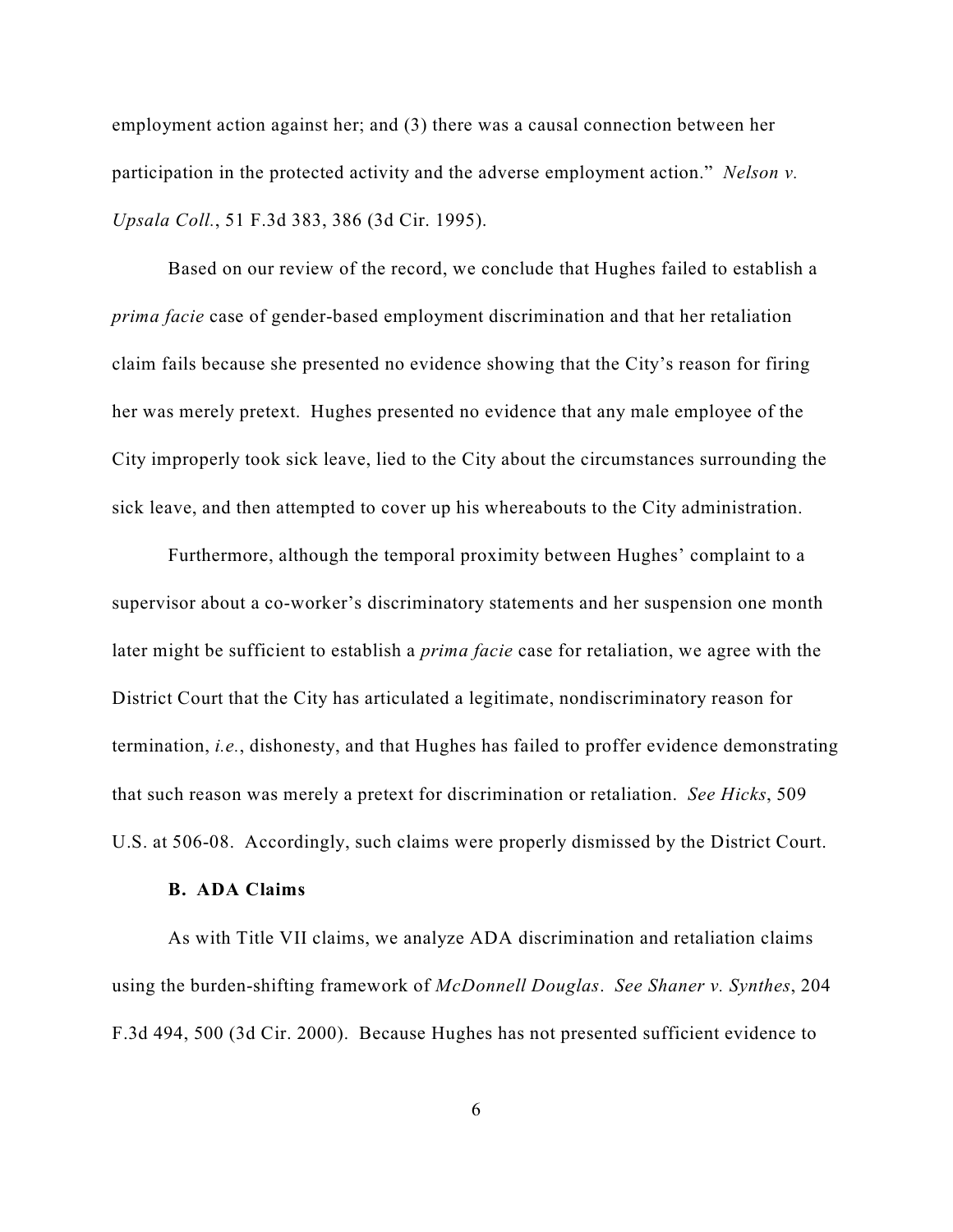show that she is a disabled person within the meaning of the ADA or that she engaged in protected activities under the ADA, Hughes cannot establish a *prima facie* case of disability employment discrimination or retaliation. Hughes presents no evidence demonstrating that, because of her type II diabetes, she is substantially limited in the types of activities "that are of central importance to daily life." *Toyota Motor Mfg., Ky., Inc. v. Williams*, 534 U.S. 184, 197 (2002). Nor does she present any evidence that she made any ADA charges against the City prior to being terminated or that she made the City aware that she required additional accommodations for her diabetes.<sup>2</sup> See 42 U.S.C. § 12203(a); *see also Barber v. CSX Distrib. Servs.*, 68 F.3d 694, 701-02 (3d Cir. 1995). Accordingly, it was proper for the District Court to dismiss Hughes' ADA claims.

#### **C. Section 1983 Procedural Due Process Claim**

We agree with the District Court that Hughes failed to make out a claim against the City that she was deprived of procedural due process in violation of 42 U.S.C. § 1983. Hughes had a protected property interest in her employment with the City by virtue of the collective bargaining agreement which included a "for cause" termination provision. *See Bd. of Regents of State Colleges v. Roth*, 408 U.S. 564, 577 (1972); *see also Linan-Faye Const. Co. v. Housing Auth.*, 49 F.3d 915, 932 (3d Cir. 1995). However, because (1) an

 $\frac{1}{2}$  The record shows that, in January 2002, Hughes requested a locker in which to store her syringes, and such request was promptly granted by the City. Moreover, Hughes testified that she did not ask her department head or the City for additional accommodations.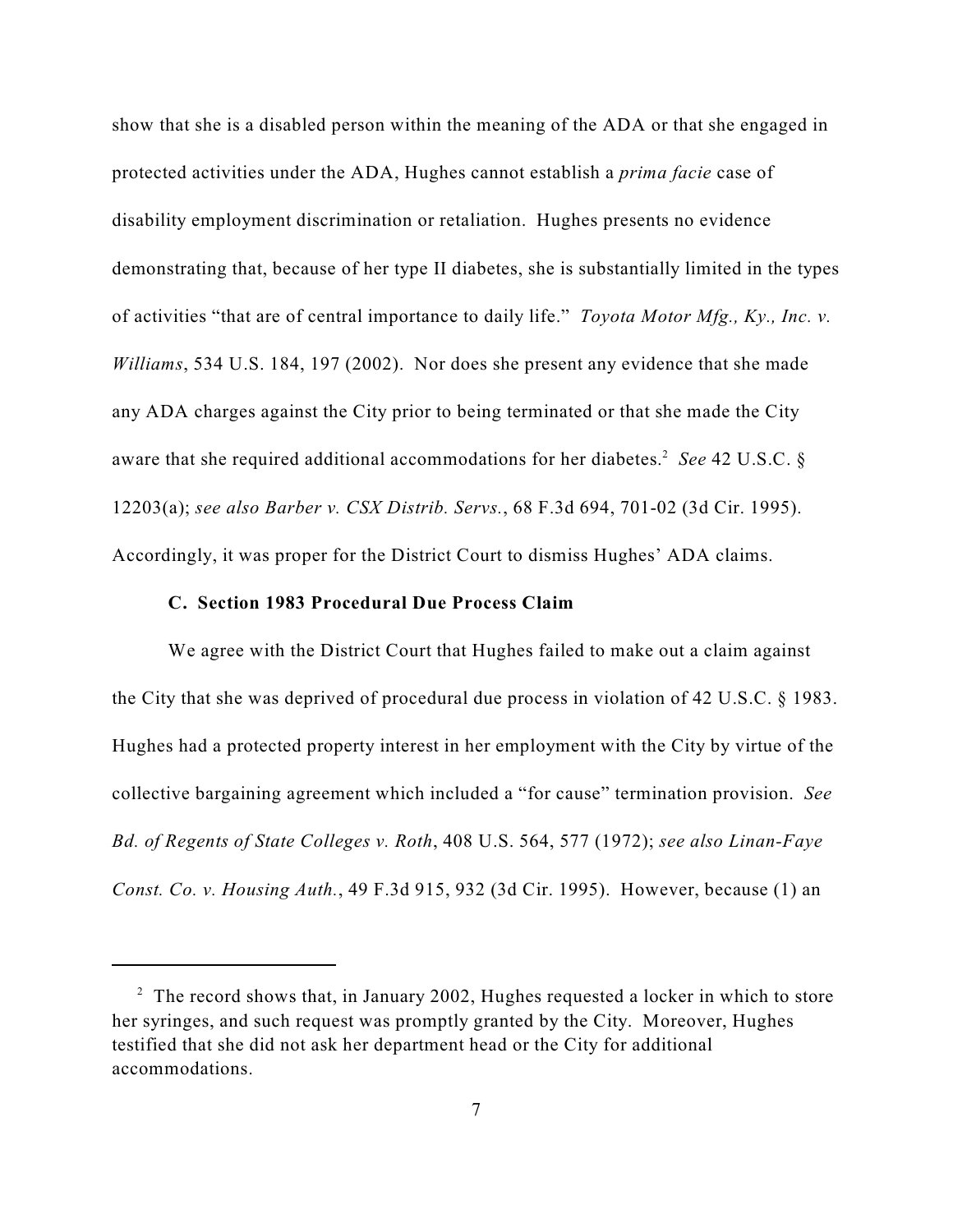adequate grievance-arbitration procedure was in place at the time Hughes was terminated, *see Dykes v. Southeastern Pennsylvania Transportation Authority*, 68 F.3d 1564, 1565 (3d Cir. 1995), (2) she availed herself of such procedure, *see id.*, and (3) she failed to allege that the City interfered with the union's decision not to carry the matter to arbitration, *see Jackson v. Temple Univ.*, 721 F.2d 931, 933 (3d Cir. 1983), it cannot be said that the City deprived her of her procedural due process rights. Accordingly, we conclude that Hughes' Section 1983 claim was properly dismissed by the District Court.

#### **D. FMLA Claims**

Hughes' FMLA "interference" claim is based on a purported violation of 29 U.S.C. § 2615(a)(1), which provides that an employer may not "interfere with, restrain, or deny the exercise of or the attempt to exercise" any entitlement guaranteed by the FMLA. In order to state a claim for interference, an employee must show that she provided at least verbal notice sufficiently apprising the employer of her need for FMLA-qualifying leave and the expected timing and duration of such leave. 29 C.F.R. § 825.302(c). If an employee needs to take foreseeable FMLA leave, she is required to give thirty days advance notice to her employer. *Id.* at  $\&$  825.302(a). If this is not practicable, then such notice must be provided "as soon as practicable." *Id.* 

Based on the record before us, we find no evidence that Hughes gave the City notice that she needed to take an FMLA-qualifying leave. We agree with the District Court that there is no reason why Hughes could not have notified the City of the need for